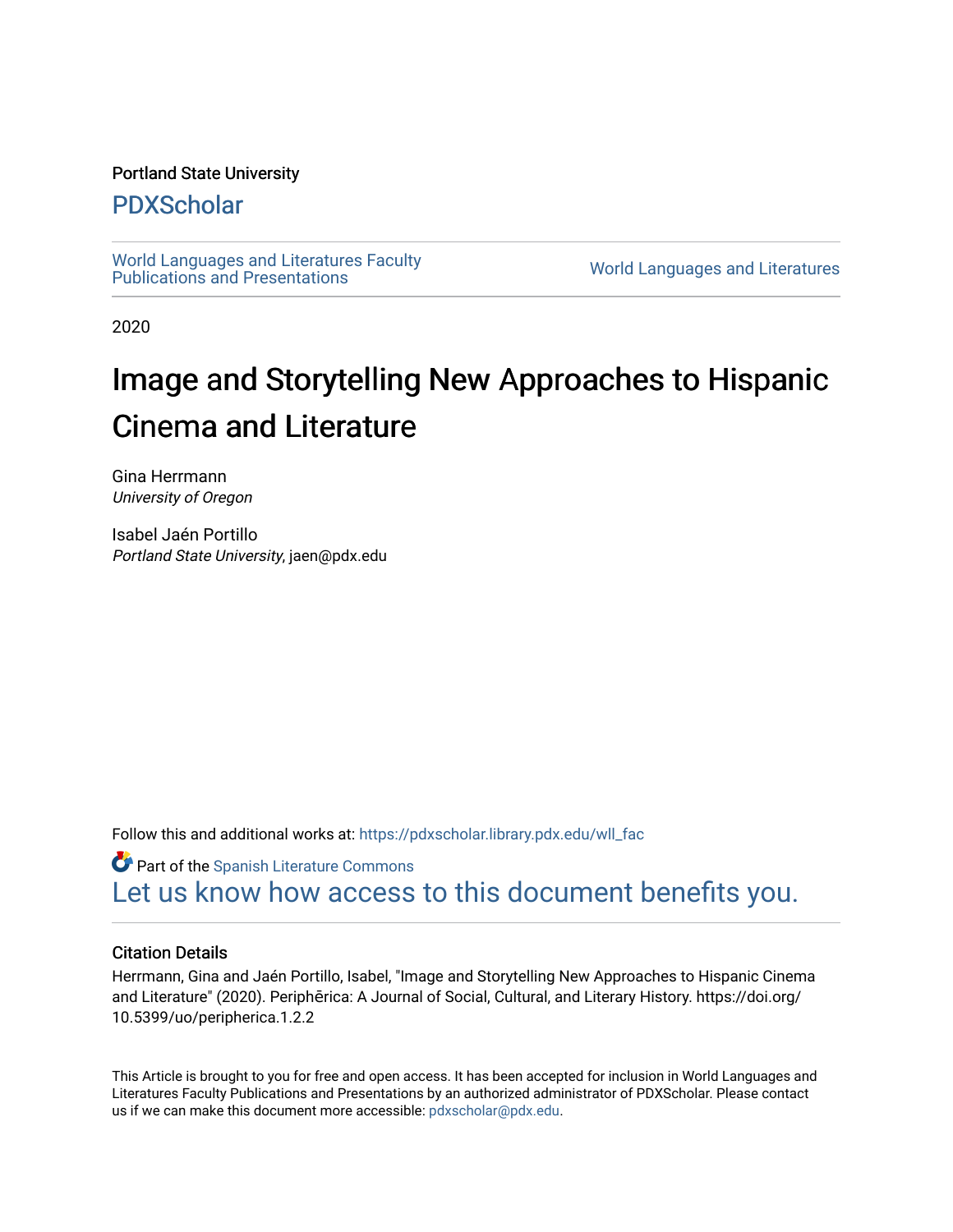**e**

# Image and Storytelling

# New Approaches to Hispanic Cinema and Literature

Guest Editors: Gina Herrmann (University of Oregon) and Isabel Jaén (Portland State University)

*This special issue is dedicated to Professor Guy H. Wood, founder of the Cine-Lit conference and film series, whose tireless enthusiasm for Hispanic cinema and literature has cultivated, over three decades, scholarly and creative exchange between Hispanists and Hispanic filmmakers. Many of the essays gathered here found their inspiration at the 8th Meeting of Cine-Lit held in Portland, Oregon in 2015.*

#### **Acknowledgements**

We extend our sincere appreciation to our contributors and to the general editor and review board of *Periphērica*, as well as the generous scholars and careful readers who gave us invaluable feedback: Dean Allbritton, Álvaro Ares, Scott Boehm, Mayra Bottaro, Alba Carmona, Colleen Culleton, Lisa DiGiovanni, Ofelia Ferrán, Hugo García, Kaitlin Good, Anne Hardcastle, Juli Highfill, Brendan Lanctot, Cecilia Lawless, Nadia Lie, Jorge Marí, Steven Marsh, Salvador A. Oropesa, Jorge Pérez, Dan Russek, Traci Schick, Eric M. Thau, Vinodh Venkatesh, Kathleen Vernon, Yosa L. Vidal Collados, Duncan Wheeler, Tom Whittaker, and Barbara Zecchi.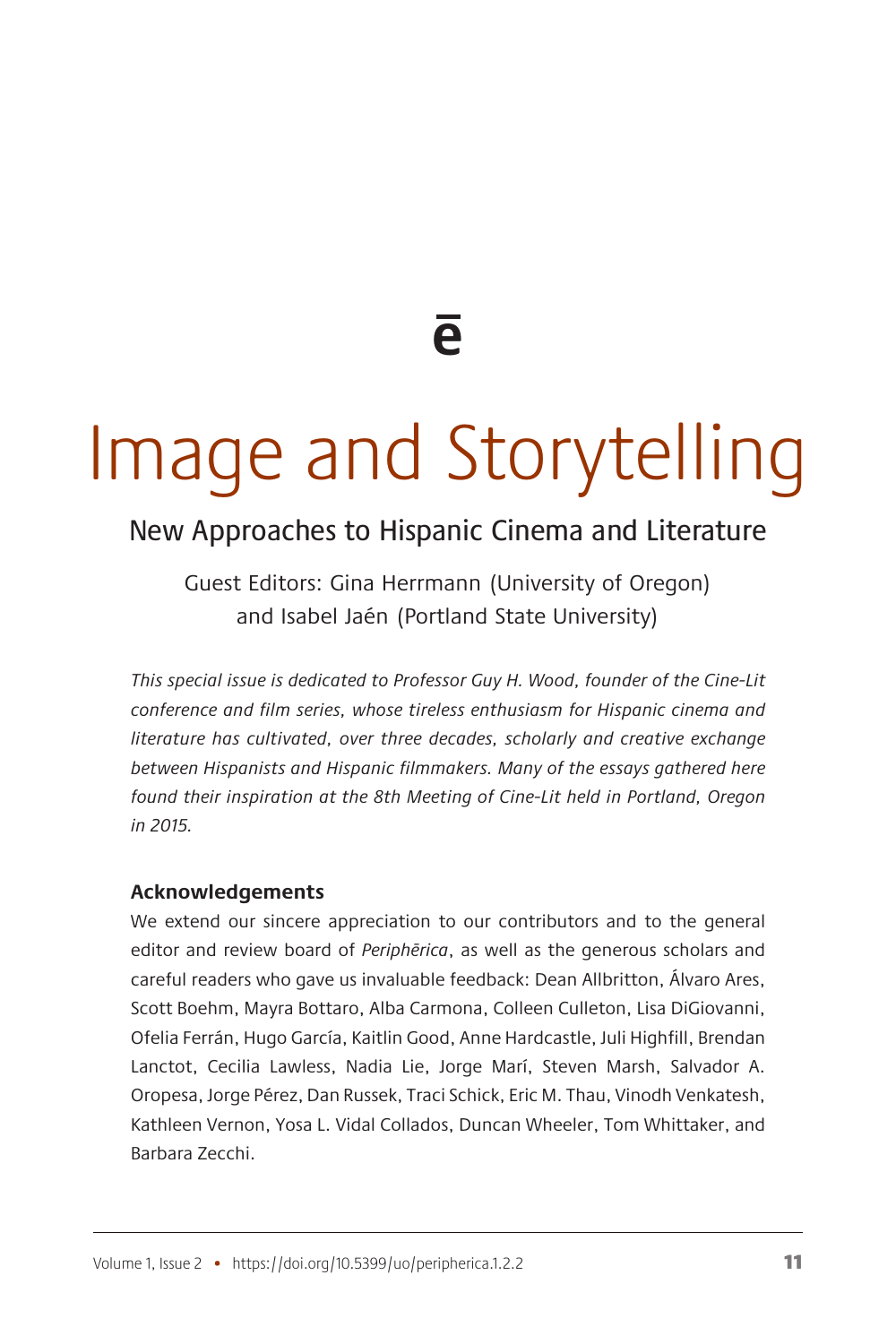### **Introduction**

This special issue of *Periphērica*, *Image and Storytelling: New Approaches to Hispanic Cinema and Literature,* features leading research by scholars of Hispanic cultures at the crossroads of literature, film, mind, and society. The collection showcases cutting-edge fields and themes including cognitive studies, affect studies, embodiment, and empathy, as well as new perspectives on adaptation, film typology, film teaching, gender, and genre. The research presented in this special issue underscores the excitement produced by crossing disciplinary boundaries in the study of verbal and visual narratives, moving beyond prevalent transnational approaches that do not sufficiently address key factors in the creation and reception of film narratives such as historical-sociological contexts, affective dynamics, psychological responses, and gender variables. The contributors include scholars whose professional and social relationships to the history, practices, and evolution of the moving image and new media vary widely, broaching a diversity of theories and methodologies and presenting readers with a comprehensive and innovative perspective on film art and the relationship between filmmakers, films, spectators, and contexts.

**Section I—Metaphors for Memory: Revisiting the Historical Memory Documentary** explores the metaphorical vehicles employed in the construction of the historical memory documentary. In "*Mirant al cel* (Eyes on the Sky): The (Im)Possible Expiation of the Spectral Other," Jaume Martí-Olivella analyzes the new Catalan documentary's contribution to the current process of reclaiming the collective historical memory repressed by Francoism, underscoring the importance of the family metaphor as a national allegory to represent the plight of the Catalan nation. The second essay in this section, "Una memoria sexuada del cosmos: El marco heteropatriarcal de la cámara telescópica de Patricio Guzmán en *Nostalgia de la luz* (2010)" by Nagore Sedano Naveira draws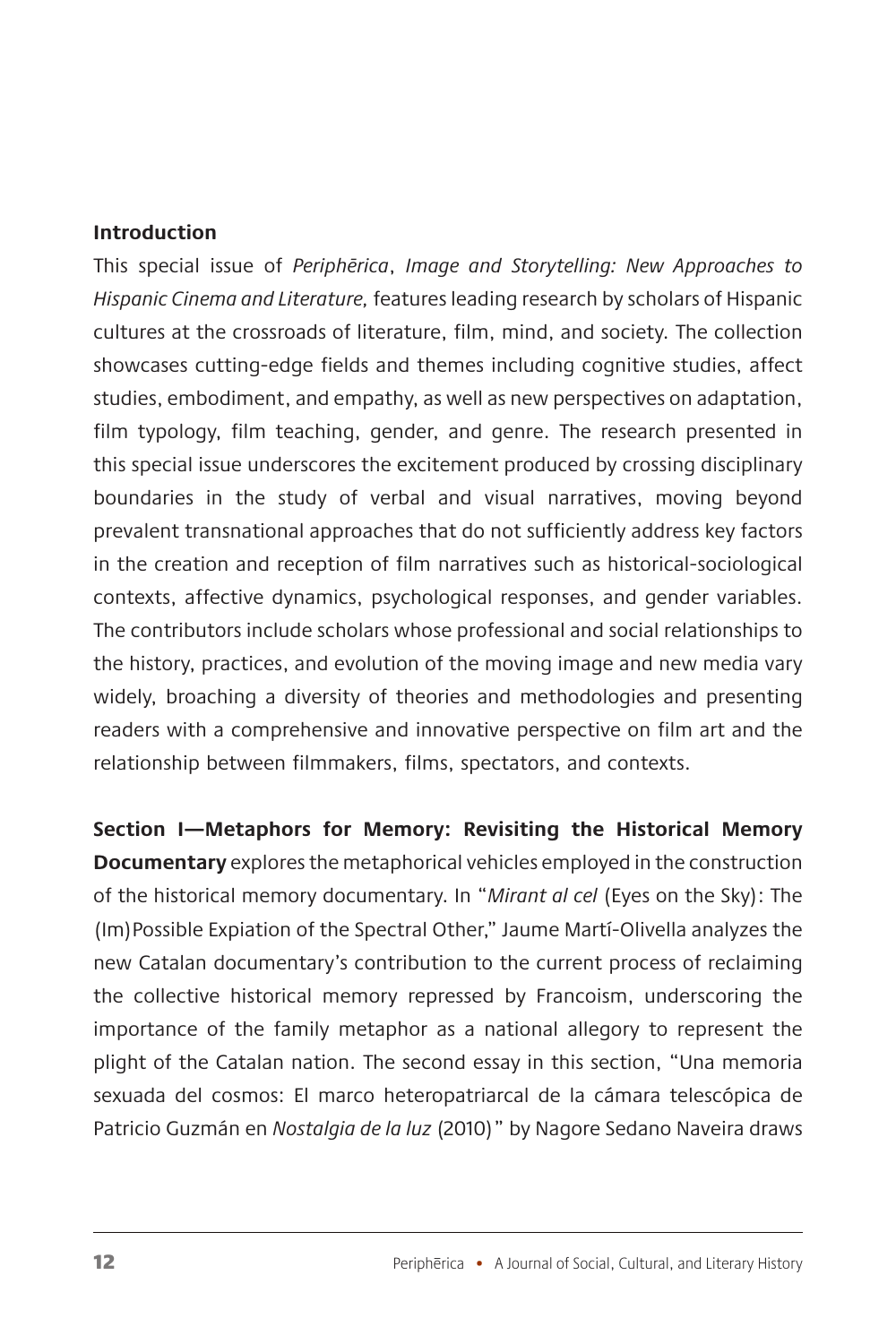on the queer phenomenology of Sarah Ahmed in order to reconceptualize the memory discourses underlying Patricio Guzmán's *Nostalgia de la luz* (2010), drawing our attention to how, despite the director's focus on the natural world as an envelope of memory, the sexualized domestic sphere appears as the site from which "having memory" emanates. Sedano dismantles the claim for the film's generic novelty by critiquing the omission of gender in the acclaimed documentary.

**Section II—Movies' Meanderings** deals with different forms of experimentation and boundaries crossings between author and spectator, accentuating manifestations of movement (camerawork as well as narrative and plot-driven roamings). The first essay in this section, "Viaje a un mito de autor a través de los géneros en *El muerto y ser feliz* (Javier Rebollo 2012)" by Luis García-Torvisco, reflects on Rebollo's re-elaboration of the road-movie genre to provide audiences with a hybrid avant-garde product that fractures filmic language and moves between reality and fiction, history and myth. Working within a period of inflection regarding the concept of auteurist cinema, Javier Rebollo's film reads as a display case of formal and narrative traits that reaffirm the director as *auteur*. Yanira Angulo-Cano, for her part, draws on Nicolas Bourriaud's notion of "the Radicant," and leads us on a historical-sociological reading of the interpretative possibilities of images of motility, ultimately addressing the dynamics of the portrayal of dysfunctional families in "Spaces and Journeys in Ernesto Daranas' *Conducta*: Che or Martí?" Angulo-Cano explores the filmmaker's use of a wandering narrative to elicit visual commentary on Cuban society's dismissal of children in peril, showing at the same time how Daranas cleverly avoids the censorship of the spoken word in a context in which exploring family challenges has proven politically sensitive.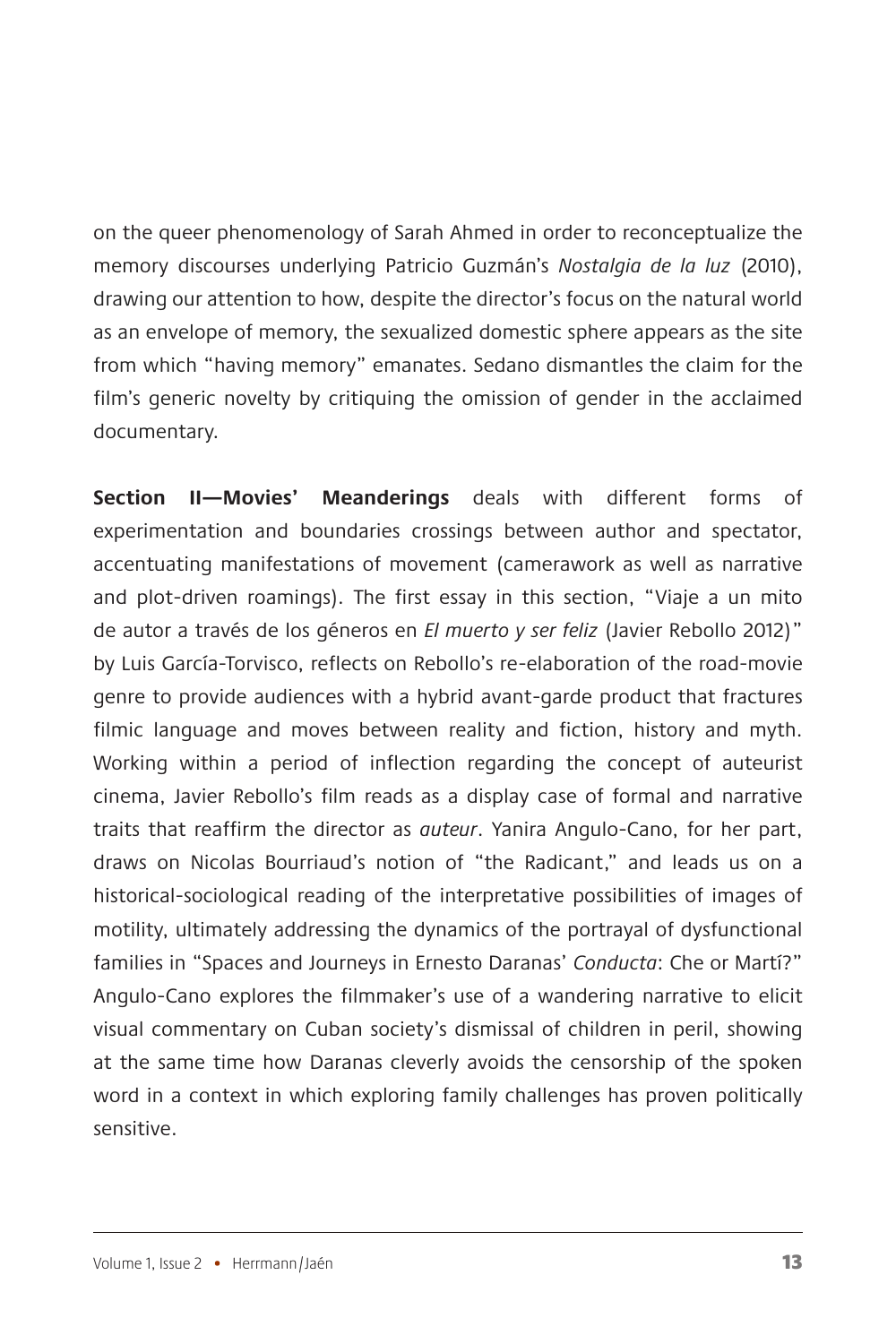**Section III—Teaching and Exhibiting the Spanish Civil War in Contemporary Spain** focuses on the pedagogical and curatorial contexts surrounding Spanish Civil War cinema and their implications for the construction and didactic impulses of Spanish memory and identity. "*La guerre est finie* y/o *¿La guerra ha terminado?*: El film de Alain Resnais y Jorge Semprún y su papel en la exposición permanente del Centro de Arte Reina Sofía," by Maureen Tobin Stanley, discusses how the intertextual dialogue between the film and the works of art included in the Reina Sofía exhibition subverts binary paradigms (before/after the war, war/peace) to allow for multiple perspectives, helping spectators reflect on dehumanizing ideologies and genocide in connection not only to the Spanish Civil War but also to the current Spanish context of the historical memory wars. This section also features Nicole Mombell's essay, "Teaching Representations of Resistance and Repression in Popular Spanish Film," in which she offers a pedagogically acute methodology for a seminar course on the legacy of the Spanish Civil War and Francoism. She shows how the power of the film medium allows students to experience and reimagine political tensions through the use of strategies such as the blurring of the lines between history and fiction.

**Section IV—Global Crisis and Social Critique** centers on film representations of urgent social issues, highlighting new perspectives and innovative strategies that help audiences reflect critically on human diversity and survival. In "Para gustos, los colores. El matizado mundo delirante de los géneros: la 'patergaynidad' en otro tipo de familia en *Azul y no tan rosa* de Miguel Ferrari," Pércio Castro shows how Ferrari employs humanizing dialogue and melodrama aesthetics to effectively tackle problems such as homophobia, gender violence, hypocrisy, and oppression, making audiences ponder the biologically and culturally constructed aspects of paternity in the context of new family conceptions and their vulnerability to social prejudice. Also in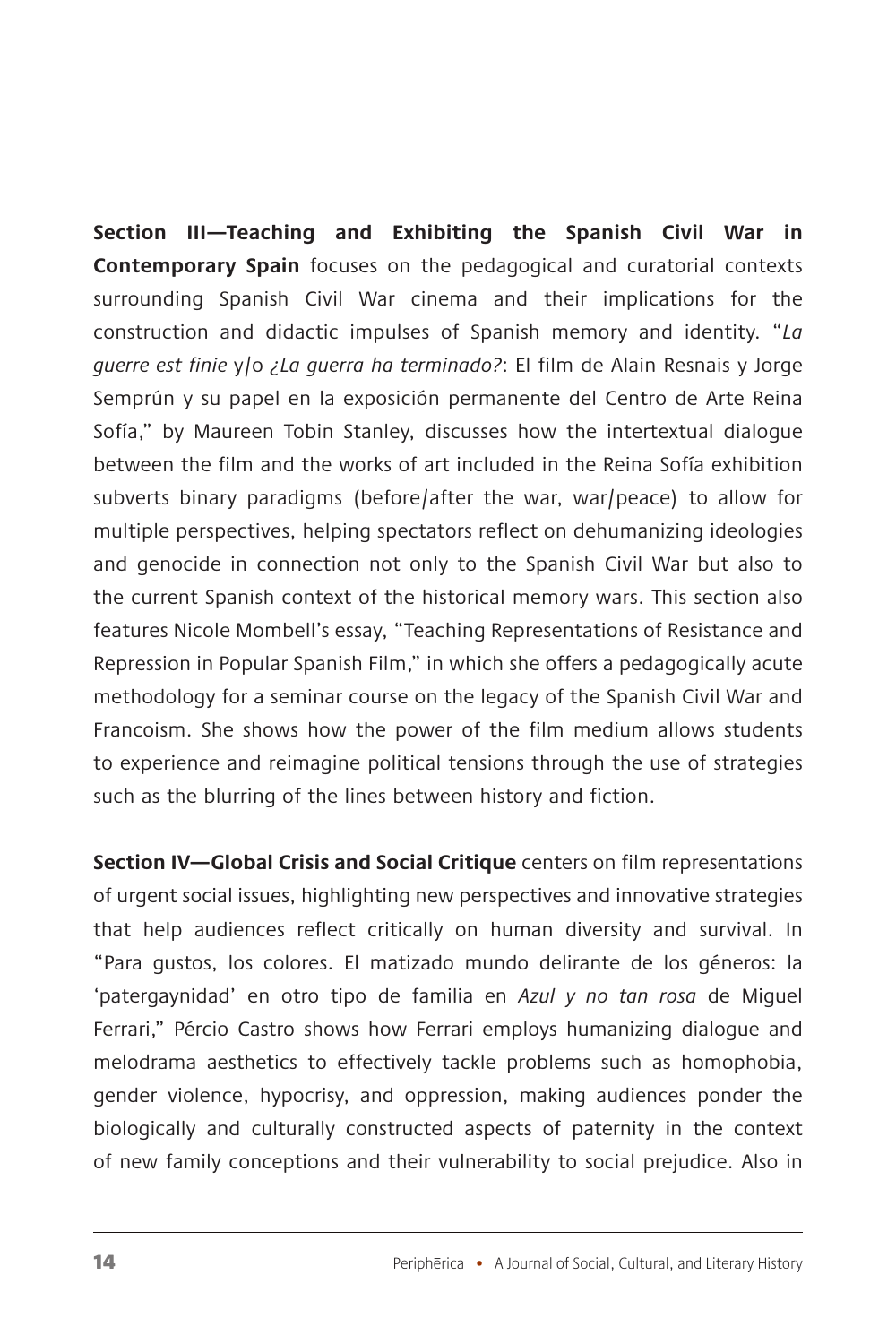this section, Jesse Barker's essay, "Unsheltered: Visions of Future Scarcity in the Past. Pablo Berger's *Blancanieves* and Jesús Carrasco's *Intemperie*," offers an affect studies perspective on how these works employ the aesthetics of silence to connect a dehistoricized past to our global contemporary economic, cultural, and ecological crisis, proposing an alternative ethics of empathy and intersubjectivity. Barker avers that the social-political projects underlying these texts (including Benito Zambrano's 2019 film adaptation of *Intemperie*) can be related to the 15M movement in Spain, constructing terrains of anguish and hope, and confront a destructive ethos of fear, envy, and domination.

**Section V—Resistances from el Cono Sur** approaches themes of political and socio-economic injustice in the Southern Cone from two distinct vectors. Ana Corbalán's essay, "Militancia femenina contra la dictadura de Pinochet: Legitimación memorística de *La mujer metralleta,*" brings into focus the forgotten figure of Marcela Rodríguez Valdivieso, an anti-Pinochet militant whom López-Balló's documentary resuscitates. Corbalán emphasizes how the filmmaker builds around this *guerrillera* an affective identity of closeness that counters women's invisibility in the fight against Pinochet. The reading of the documentary draws out how revolutionary discourse in Chile has largely attributed the legends of valor to men at the expense of women like "la mujer metralleta," a soldier against dictatorship and later neo-liberalism. Like her male comrades, Rodríguez Valdivieso led violent skirmishes and suffered a traumatic battle injury and imprisonment. In the second piece in this section, Thomas Deveny takes on another critique of neo-liberalism in his "El paraíso perdido: La adaptación a la pantalla de *Las viudas de los jueves,*" which focuses on Claudia Piñeiro's 2005 bestselling novel and its 2009 film adaptation by Marcelo Piñeyro. Deveny reads these works as vehicles to underscore the consequences of the 90s adoption of a brutal model of neoliberalism in Argentina and how the new rich who live isolated and protected within the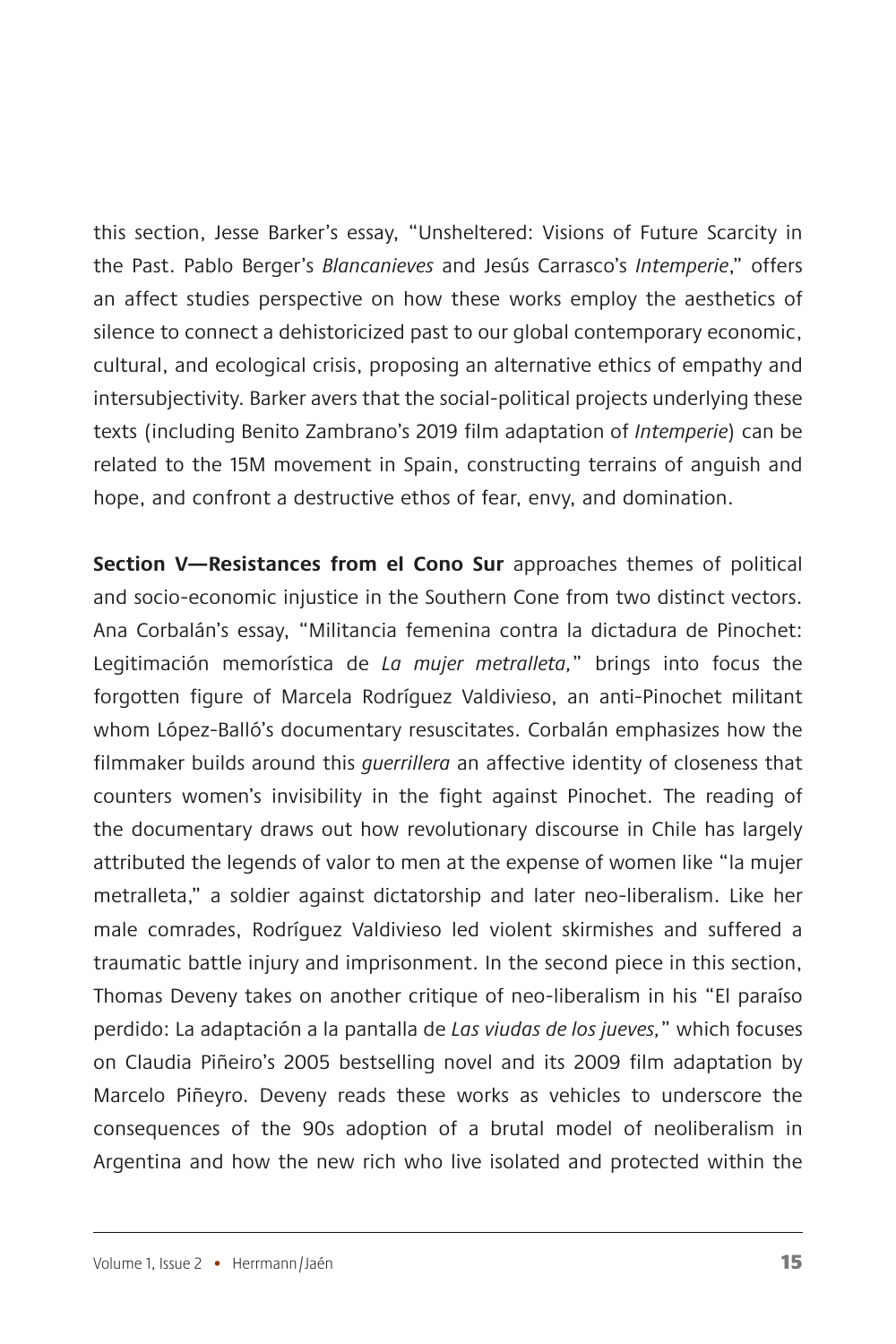*countries* (the private gated communities) are also impacted. Piñeiro's novel constitutes a powerful psychological portrayal and sociological critique, while its film re-elaboration amplifies it by visually highlighting central themes such as hypocrisy, sexual violence, and death.

**Section VI—New Transnational Typologies** provides readers with three innovative perspectives on film taxonomies, allowing us to reflect on wellworn categories and how we can better organize them to fit what filmmakers communicate about the imaginative and creative acts of cinema production. Julien Jacques Simon's "From the Life to the Mind of the Writer in the Literary Biopic: Andrucha Waddington's *Lope* and Ray Loriga's *Teresa*" shows how these two biopics—and particularly *Teresa*—are illustrations, in the Spanish context, of a trend in the European literary biopic genre to renovate the formula. This renovation marks a move from the author-as-historical-figure to the authoras-artist, in which life events are deemphasized, secondary to the investigation of interiority and the creative process, now the main driving force of the narrative fabric. In the second article, "*La flor de mi secreto*: El deseo de la creación en Almodóvar," Doralba Pérez Ibáñez also addresses a film whose plot revolves around the act of creation—both writerly and cinematic. Pérez Ibáñez argues that Almodóvar's least studied film, *La flor de mi secreto* (1995), operates as an elegy to both literary and filmic creation and constitutes the auteur's most metafictional effort, one that serves as a guide to the entire catalogue of Almodovarian tropes and aesthetic fetishes. Finally, in "Objetivos transnacionales: El cine español del nuevo milenio" Cristina Martínez-Carazo explores the dialectics between the concept of transnationality and Spanish cinema, proposing a typology to help us address more accurately key factors such as the limitations of the film industry, the transnational aspects of filmmaking (with directors, actors, and crews constantly moving and erasing frontiers), and ethical-ideological aspects, among other factors. As Martínez